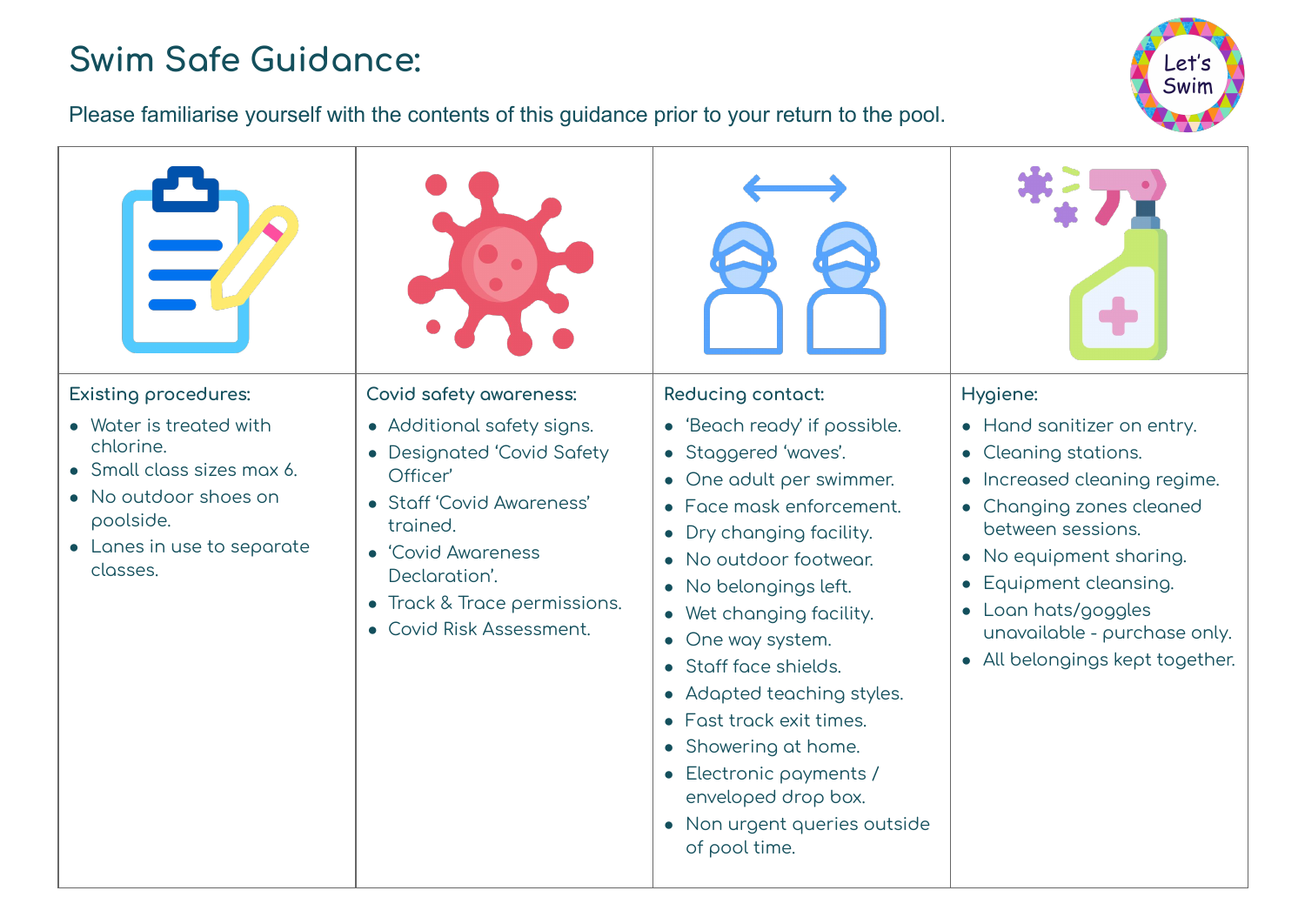| Prior to swimming:          |                                                                                                                                                                                                                                                                                                                                                                                                                                                                                                                                                                                                                                                                                                                                                                                                                                                                              |  |
|-----------------------------|------------------------------------------------------------------------------------------------------------------------------------------------------------------------------------------------------------------------------------------------------------------------------------------------------------------------------------------------------------------------------------------------------------------------------------------------------------------------------------------------------------------------------------------------------------------------------------------------------------------------------------------------------------------------------------------------------------------------------------------------------------------------------------------------------------------------------------------------------------------------------|--|
|                             | Swimmers will only be permitted to swim if they have completed the relevant forms<br>• A Registration Form (one per family).<br>• An Enrollment Form (one per swimmer).<br>• A Covid Awareness Declaration (one per family).<br>Please only attend your swimming lesson if you are free of Covid symptoms.                                                                                                                                                                                                                                                                                                                                                                                                                                                                                                                                                                   |  |
| Arriving at the pool:       |                                                                                                                                                                                                                                                                                                                                                                                                                                                                                                                                                                                                                                                                                                                                                                                                                                                                              |  |
| 10 mins                     | All start times are staggered in 'waves' at 10 minute intervals.<br>$\bullet$<br>A maximum of 12 families arriving at any given time time.<br>$\bullet$<br>One adult per swimmer is permitted to attend the pool.<br>$\bullet$<br>Entry to the building is permitted no sooner than 10 mins before the lesson start time.<br>$\bullet$<br>If early you will be required to wait outside.<br>$\bullet$<br>Arriving after your start time may result in refused entry.<br>$\bullet$<br>Where possible please arrive 'beach ready' (swimwear under clothes).<br>$\bullet$<br>Spectators are required to wear a mask inside the building.<br>$\bullet$<br>Sanitise your hands upon entry to the building.<br>$\bullet$<br>If choosing to sit outside during the lesson you must inform the teacher, remain close by (within 3<br>mins walk), and be accessible (by mobile phone) |  |
| <b>Changing facilities:</b> |                                                                                                                                                                                                                                                                                                                                                                                                                                                                                                                                                                                                                                                                                                                                                                                                                                                                              |  |
|                             | • As always please wear protective shoe covers or remove outdoor footwear.<br>• Changing facilities will be separated into arrival (dry changing) and departure (wet changing).<br>• Both changing facilities will be mixed gender and children must be supervised at all times.<br>• Cubicles can be used for discrete changing where required - please be mindful of others.<br>• Each changing station will be clearly marked in support of social distancing.<br>• Absolutely no belongings should be left in the changing rooms, please take everything with you.                                                                                                                                                                                                                                                                                                       |  |
| Access to poolside:         |                                                                                                                                                                                                                                                                                                                                                                                                                                                                                                                                                                                                                                                                                                                                                                                                                                                                              |  |
|                             | Please enter the poolside as close to your start time as possible.<br>When entering poolside ALL children must be accompanied by an adult.<br>There will be a strict one way system introduced on poolside - please follow the signs.<br>Please adhere to social distancing rules, remain seated in the area marked for your 'wave'.<br>We ask that parents/carers make all non urgent queries by email or phone call outside of pooltime.<br>$\bullet$                                                                                                                                                                                                                                                                                                                                                                                                                      |  |